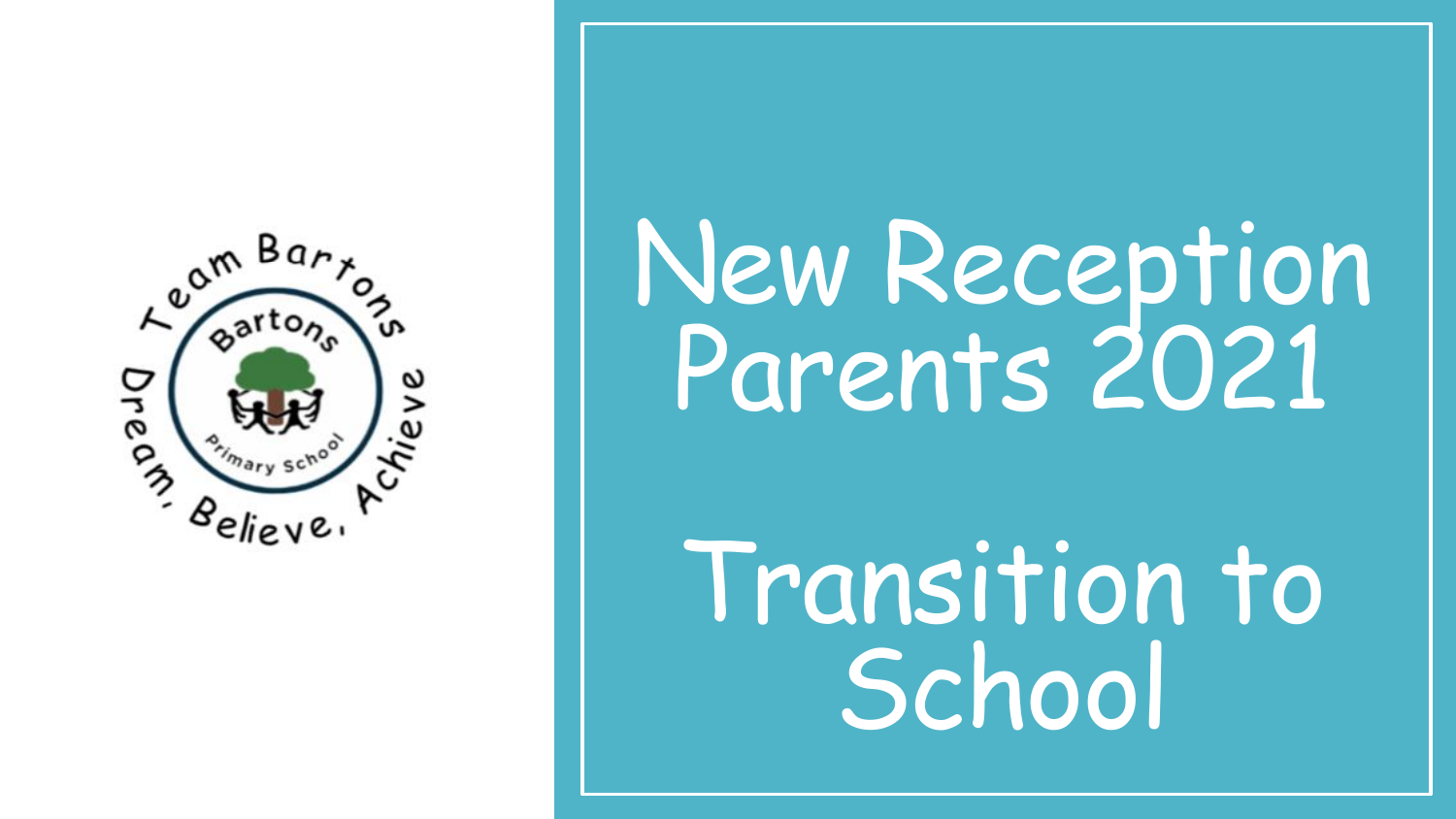## Starting School

- \* It is completely normal for you and your child to feel nervous about starting school. Please do not worry!
- \* Every child starts their journey to school with different prior experiences at home and at nursery.
- \*There are lots of ways you can help your child to be 'school ready.'
- \*Practising being independent and talking openly about school will prepare and support your child for this transition.

\*There are some ideas on the slides that follow.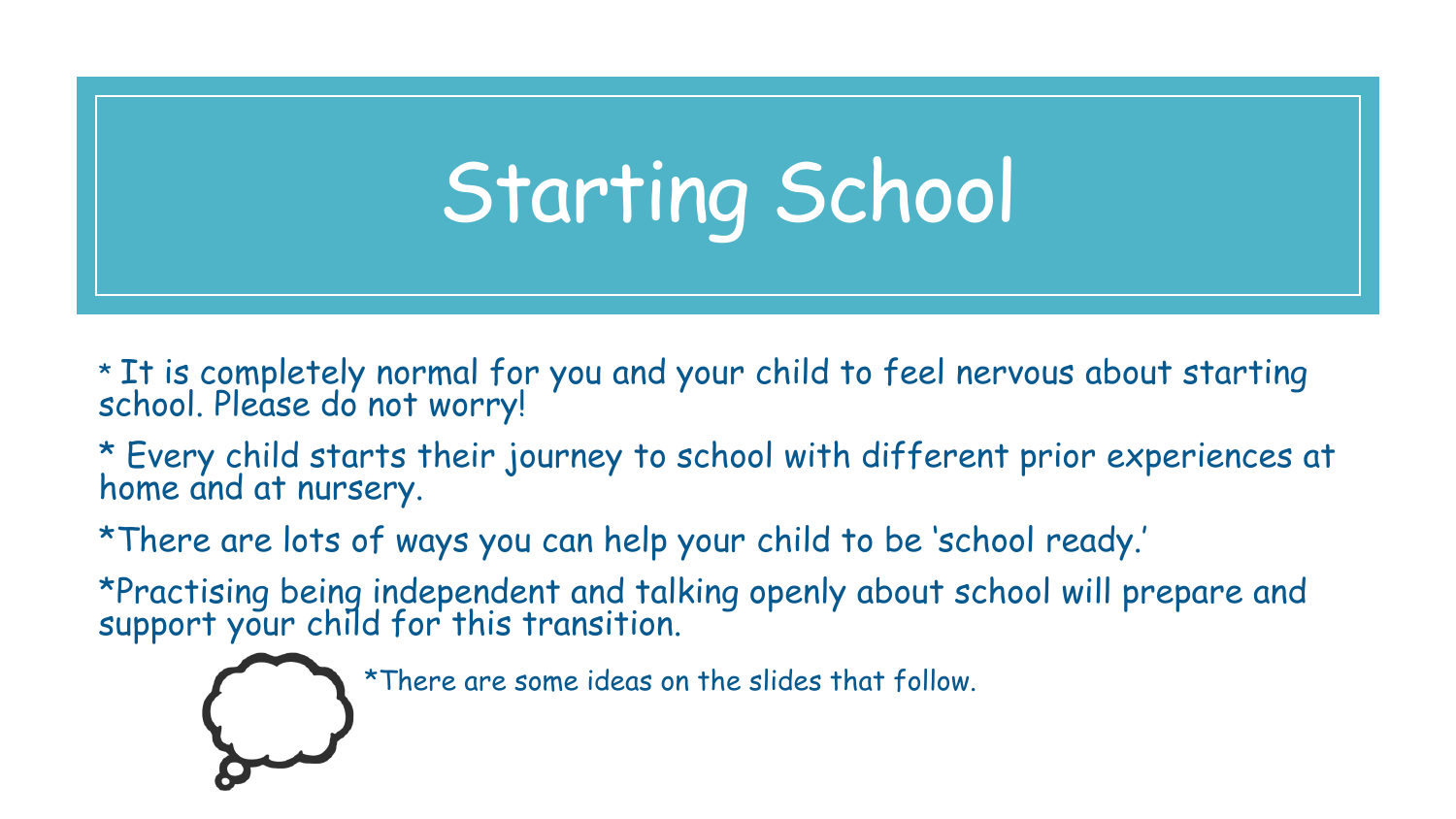## Preparing for School



**Talk to your child about school –** discuss positively all of the fun and exciting things that will happen when your child starts school



**Practise the routine of school - it can be helpful to do a practise** journey to school (including getting dressed)



**Read starting school books –** there are also lots of different starting school books available as bedtime reads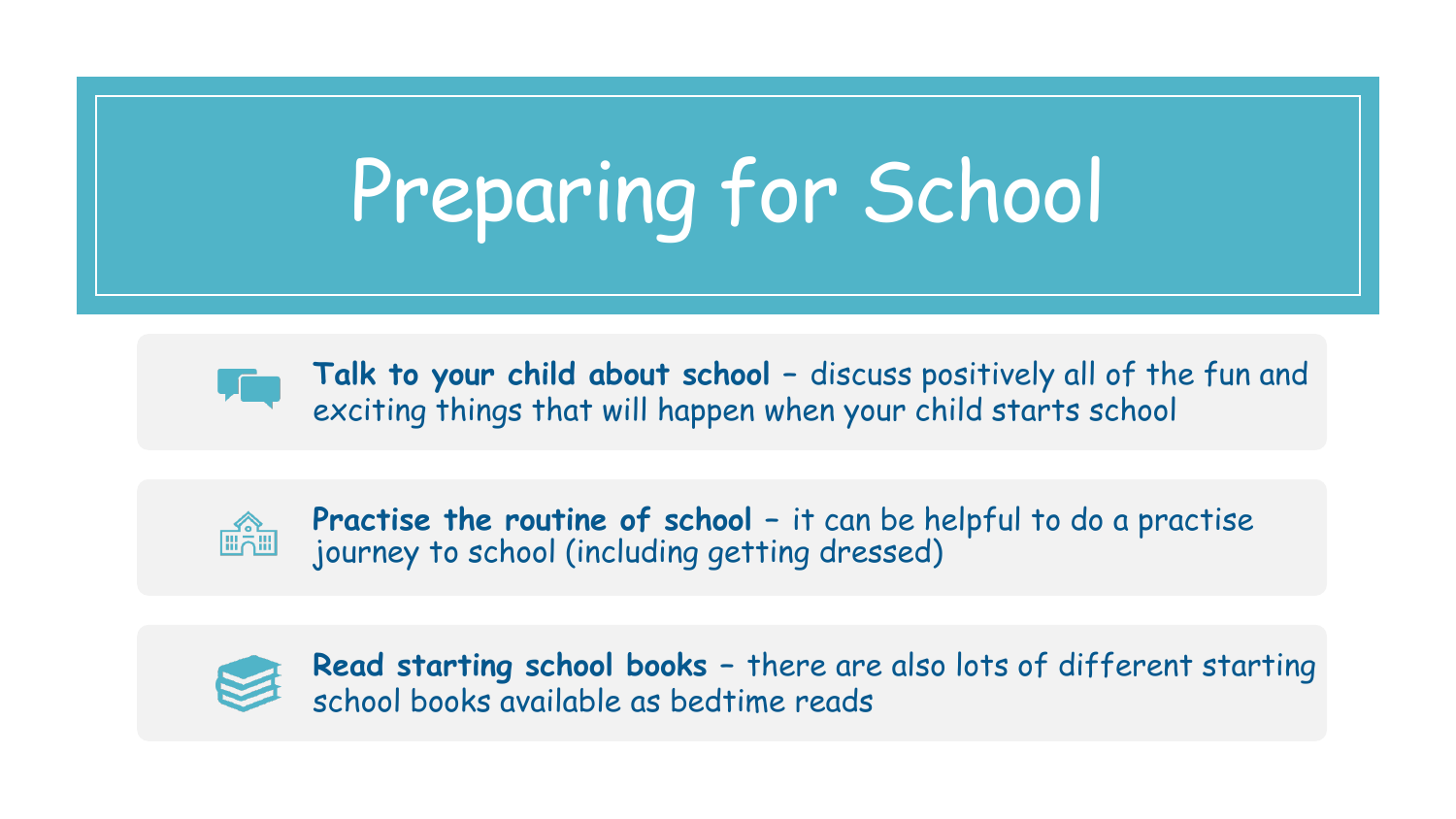## Starting School Book Ideas













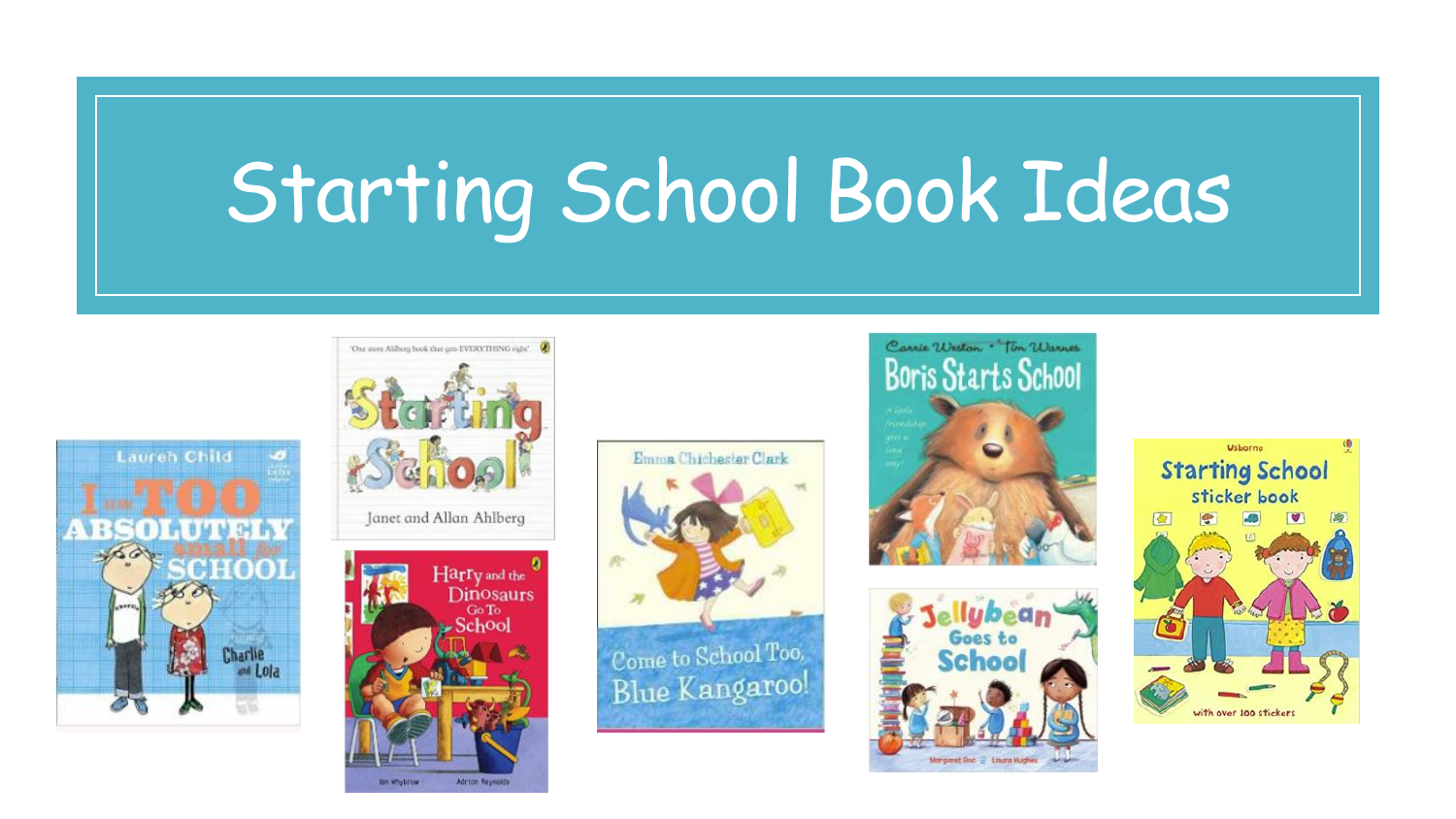#### Support your child's independence



**Getting dressed –** practise with your child doing up coats, getting dressed and undressed into school uniform and PE kit and putting on school shoes



**Eating –** encourage your child to use a knife, fork and spoon and to practise opening items that may be in their lunch box e.g. yoghurt pots and crisp packets

**Going to the toilet –** ensure your child is able to use the toilet and wash their hands afterwards

It is important to make sure your child feels comfortable doing simple tasks themselves and knows to ask an adult for help if needed.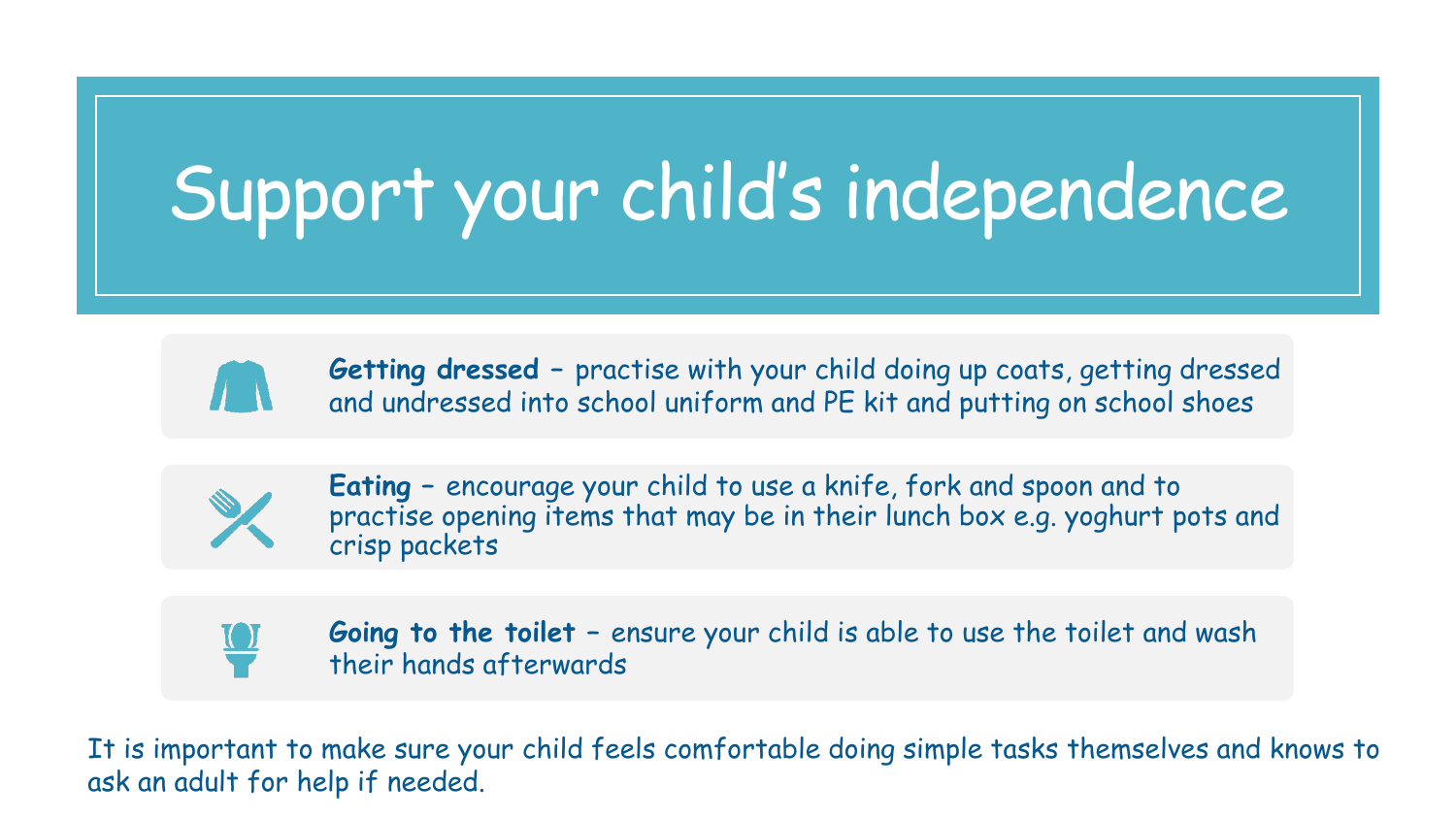#### Other ways you can support your child

- \* Help your child to recognise their own name
- \* Share stories, nursery rhymes and songs together
- \* Help to develop your child's hand strength (fine motor skills) through making Lego models, using scissors, threading beads and drawing and colouring

\* Introduce your child to numbers – what numbers can you find around the house and share counting songs

- \* Practise shape names and go on a shape hunt
- \* Enjoy extended play together including activities with opportunities to share
- \* Practise giving your child simple instructions to follow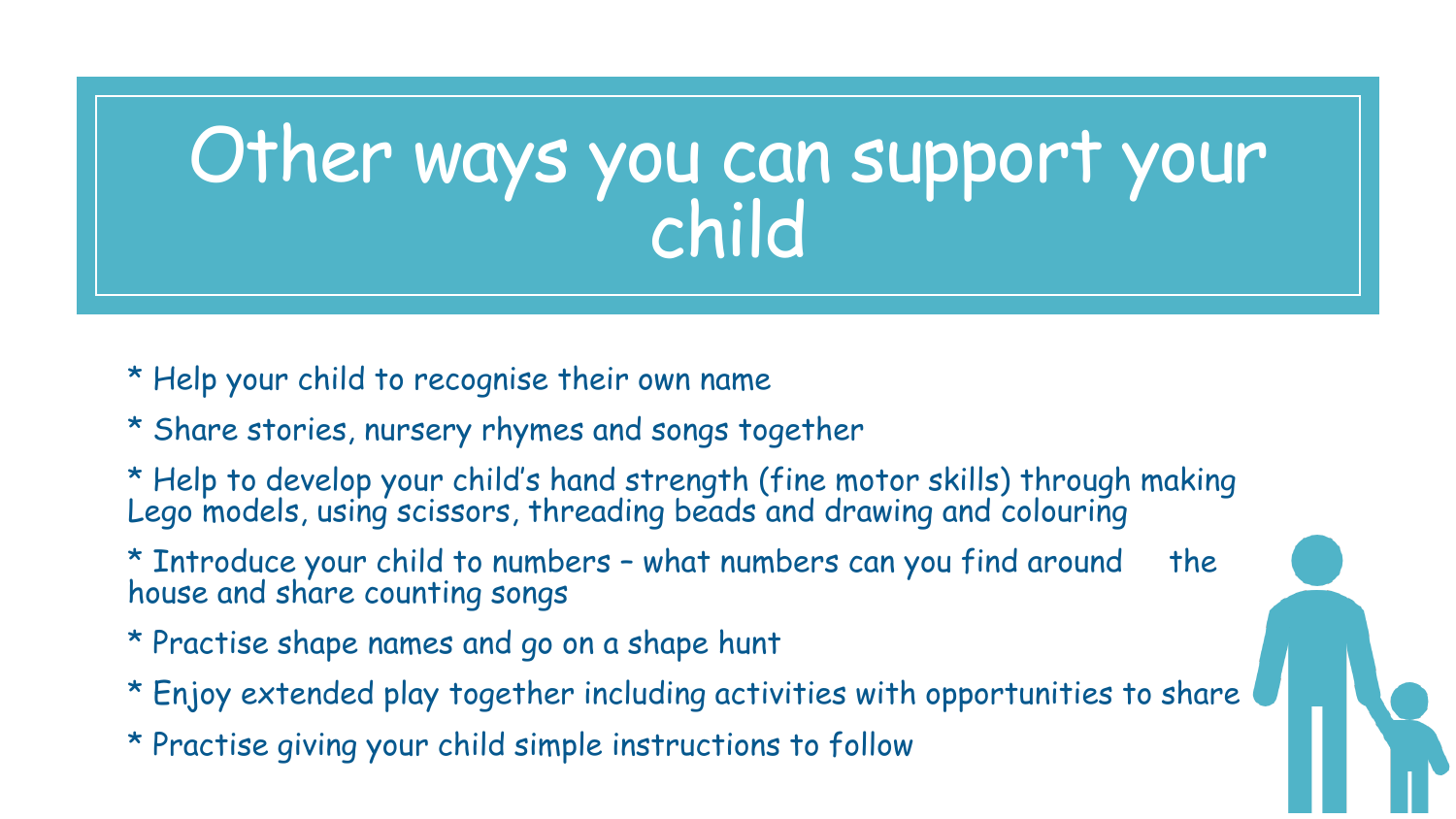

A copy of the School Readiness Road Map is on the school website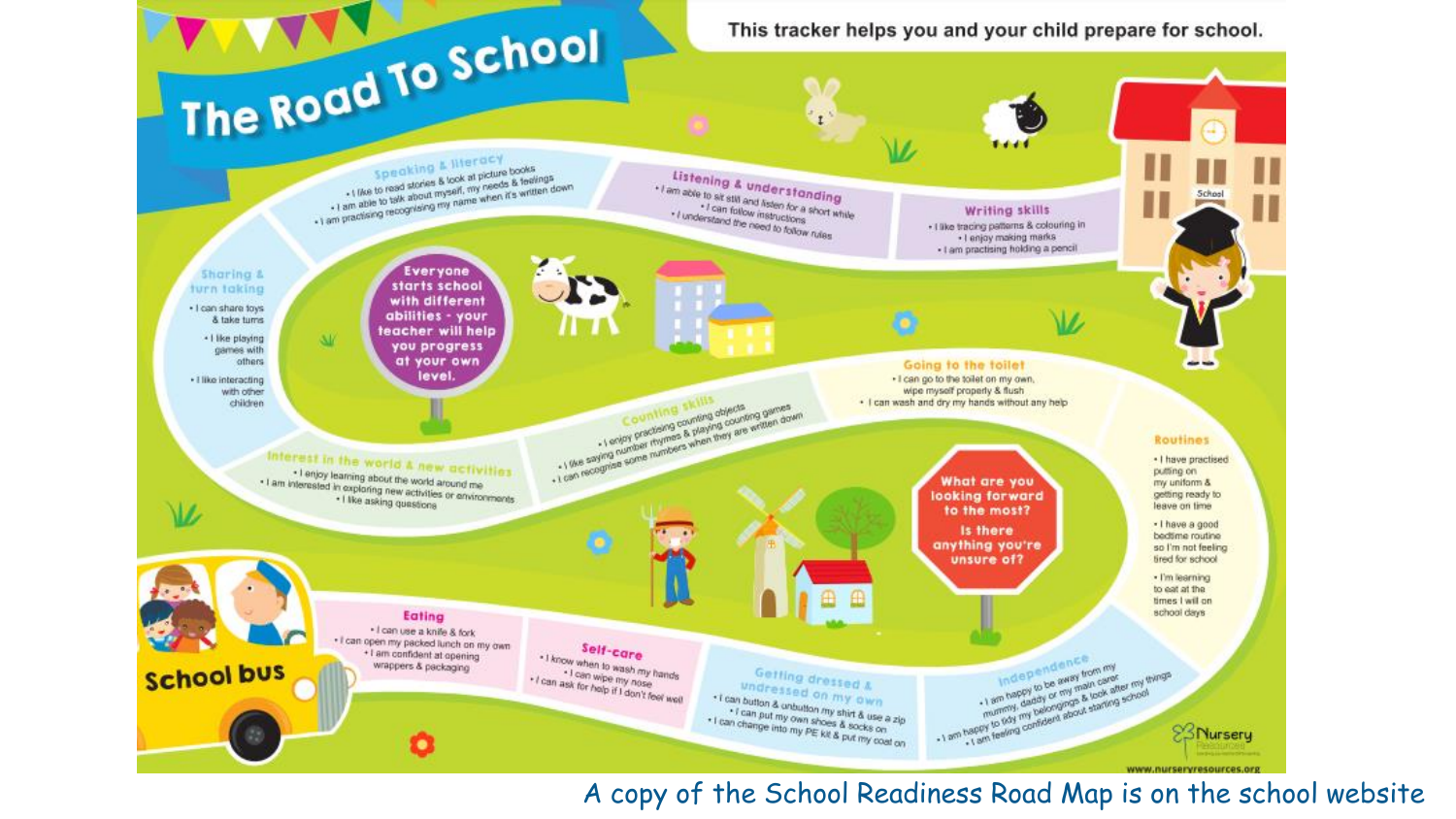## Preparing for School

\*Please ensure ALL school uniform and PE Kits are clearly labelled and relabel them throughout the school year.

- \* Please purchase a book bag and your child's 'house' PE top.
- \* Purchase a water bottle and name it.
- \* Register your child onto the school milk scheme.



\* Please return all documents to the school office promptly.